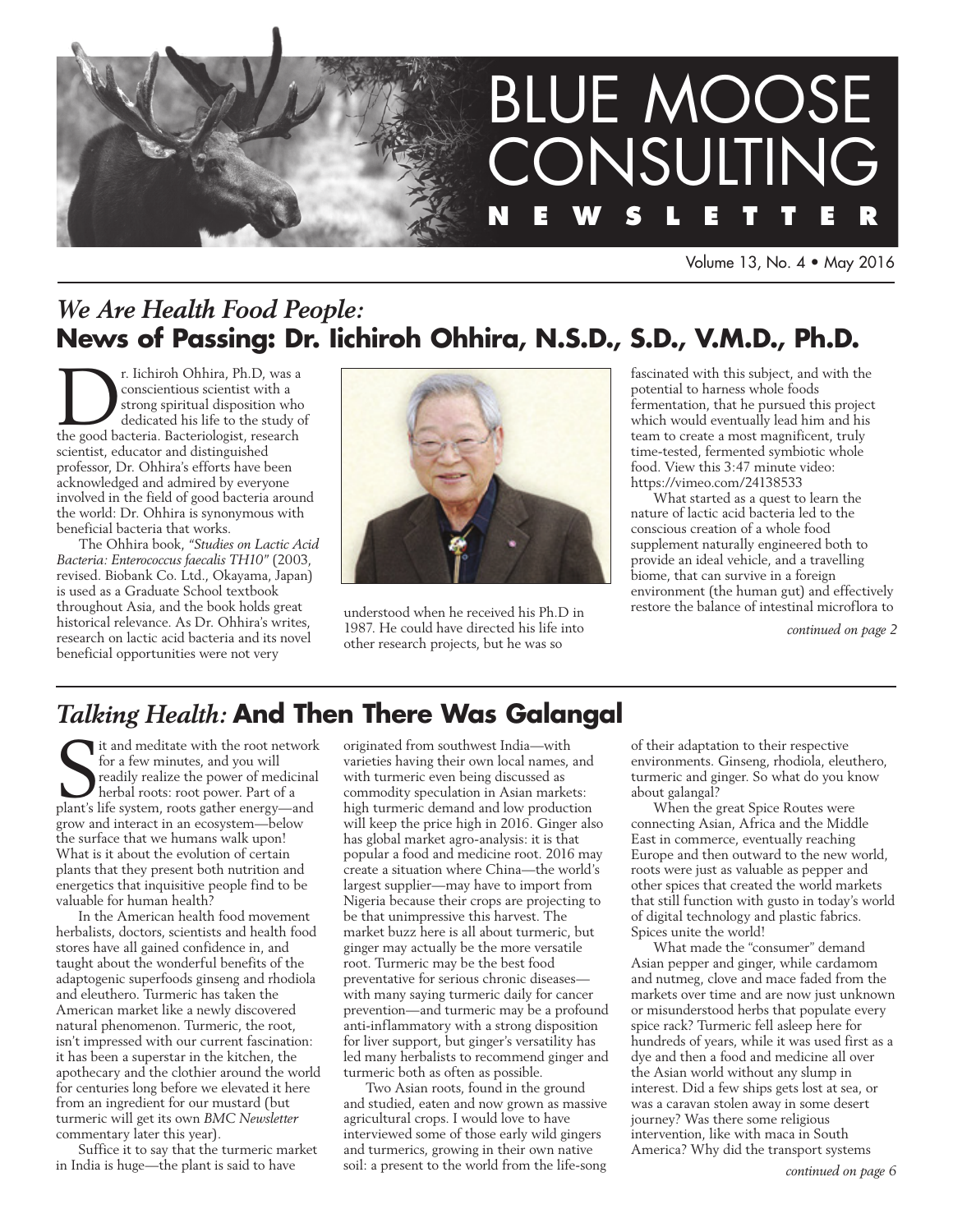consistently support and restore human health.

It began with a personal health crisis, and lots of education. While studying under the auspices of other great researchers, he wrote the fascinating 1987 paper, "The Isolation and Identification of Naturally Fermented Wild Plants and Fruits," co-authored by Dr. Ohhira and one of his mentors from Okayama University, Dr. Takatoshi Nakae. [*Japanese Journal of Dairy and Food Science*, Vol. 36, No 2]. For those of us in a vocation that seems to be often easily swayed by fauxscientific spin, it is so refreshing to see the absolute scientific pursuit of truth that followed from Dr. Ohhira's rigorous scientific mind. In his lifetime, he "became one" with his subject, a food based, fermented blend of 12 strains of lactic acid bacteria, especially the TH10 strain.

A research giant, Dr. Ohhira is also the man who came to understand his subject enough to know that bacteria could be influenced by daily exercise, which would make them more vital; and the therapeutic tonal effects of sound/music. Many people have laughed when informed that Dr. Ohhira insisted that the bacteria his team grows be fed music daily. Some brilliance needs to be understood, with the inevitable myth that follows leading the possibilities of even greater scientific discovery.

The more Dr. Ohhira's work becomes known around the world, and when his history is written, it will be understood how he viewed the world, and how he directed scientific problem-solving to create a product and process that will hopefully be used more and more in human health for decades to come. Whole food fermented bacterial nutrition: truly, the real deal. The results of the research of Dr. Ohhira and his team have brought health to millions of people all over the world.

What is brilliant about Dr. Ohhira's Probiotics (or OM-X as it is known internationally) is how the product was developed to meet the challenges presented for allowing the goal of human health. Many leading clinicians use Dr. Ohhira's good bacteria as an essential foundation to protocols for every health malady: the natural foods industry is just one small outlet fortunately made available for those people who find optimal health strategies on their own, or through your direction. We should feel honored to have this product in our stores. Some people looked at the moon and thought about how we could get there: Dr. Ohhira cleverly thought about the obstacles of the internal cauldron of everyperson's gut, and how he could get the food and medicine that he had found and harnessed into the human body in a way that it would settle, proliferate and aid.

The true judgment of any life is how much the person's influence and life's work benefits the planet {macro-environment}, eases the suffering of others and advances the evolution of the species. Dr. Ohhira was recognized, his message reached the world, his brilliance became realized and he achieved great humanitarian success, humbly. He passed in March 2016.

I share how he prefaced his first book: "I dedicate this book to my ancestors and to everyone who had helped me in my life." Dr. Ohhira realized that he was blessed to have the opportunities that he did, and he made the most of them. Your lives have been touched through your having his products in your store. You shared goodness as you have inevitably helped people if you have directed

anyone to his products. Your lives can continue to be connected as you tell the many stories that we can all share about Dr. Ohhira, and how his products have made people better! I will be writing more about these products and this man in upcoming BMC newsletters this year.

Please appreciate the benefit that all of Dr. Ohhira's products offer. Learn how he created the products he did, and how he envisioned their application. His work continues, and his mission will continue to reverberate like a Taoist bell for decades to come.

Rest in Peace, Iichiroh.  $\bullet$ 

### **OM-X Developer — Dr. Ohhira's Probiotic Formulas**

Dr. Iichiroh Ohhira, award-winning microbiologist and developer of Dr. Ohhira's Probiotic formulations was born in Osaka, Japan in 1936. He attended Okayama University, receiving his initial post-graduate degree from the school of agriculture. Upon graduation, Dr. Ohhira worked as a landscape architect, which provided him with his first exposure to lactic acid bacteria.

While early in his architectural landscape career, Dr. Ohhira was assigned to a major project being planned and constructed in Malaysia and while there became ill after consuming a locally brewed beverage. To help ease his digestive discomfort, a local resident offered him a "magic elixir" that "mysteriously and quickly" eased his distress while at the same time spurring his professional curiosity. What was this concoction?

After studying the Malaysian product as an amateur scientist, Dr. Ohhira was determined to learn its secrets and how it may benefit mankind, so he returned to Okayama University to earn his post-graduate degree in microbiology. During and subsequent to his studies leading to a doctorate degree in microbiology, Dr. Ohhira continued his studies of the "magic elixir". He discovered that the drink was a fermented food containing various strains of lactic acid bacteria. He also learned that the strength of the lactic acid bacteria in the drink was derived from the many years of natural temperature fermentation that permitted the strong bacteria to get stronger, while the weak bacteria died off.

After more than ten years of scientific studies, Dr. Ohhira and his team of research scientists from Okayama University concluded that they sufficiently understood the "secrets" of lactic acid bacteria and were ready to begin their efforts to duplicate the "concoction's" ingredients, thus enabling them to offer people the curative effects of the mixture that had made such an impact on Dr. Ohhira years before. This was the humble origin of what has become known in North America as, Dr. Ohhira's Probiotics®.

In 1991, The Japanese Dairy Science Association honored Dr. Ohhira for his paper describing a special strain of lactic acid bacteria – *E. faecalis TH10*. This strain was determined to be 6.25 times stronger than any other strain of lactic acid bacteria known to bacteriologists. It is found only in Dr. Ohhira's Probiotics® and other probiotic products formulated by Dr. Ohhira. Dr. Ohhira's thirst for knowledge has led him to pursue additional studies related to lactic acid bacteria. He also received a doctorate degree in Veterinary Medical Science from Azabu University in Japan.

Dr. Ohhira has authored or coauthored more than 20 scientific articles on lactic acid bacteria. His main areas of scientific research include:

- Research and development of anti-allergy foods, utilizing lactic acid bacteria and other useful microorganisms.
- Promotion of chemical-free organic farming and fruit cultivation, including prevention of continuous cropping-related problems, through the use of lactic acid bacteria and various useful microorganisms.
- Research in chemical-free golf courses, exploiting the benefits of lactic acid bacteria and other useful microorganisms.

Dr. Ohhira is a distinguished member of the New York Academy of Sciences, Japanese Society of Bacteriology, Japan Health Food & Nutrition Food Association, Brewing Society of Japan, Japanese Society for Food Science and Technology, Japanese Society of Food Microbiology, Japan Society for Bioscience, Biotechnology and Agrochemistry, Japanese Dairy Science Association, Japanese Society of Soil Science and Plant Nutrition, Japan Society for Lactic Acid Bacteria, Japanese Society of Veterinary Science, Japanese Society for Virology and Society for Antibacterial and Antifungal Agents. He has lectured at universities in Japan, Korea, and Malaysia and has consulted with various governmental entities in China. He is a 2004 recipient of the prestigious Gusi Award.

http://www.essentialformulas.com/efi.cgim?template=beta-dr.\_ohhira

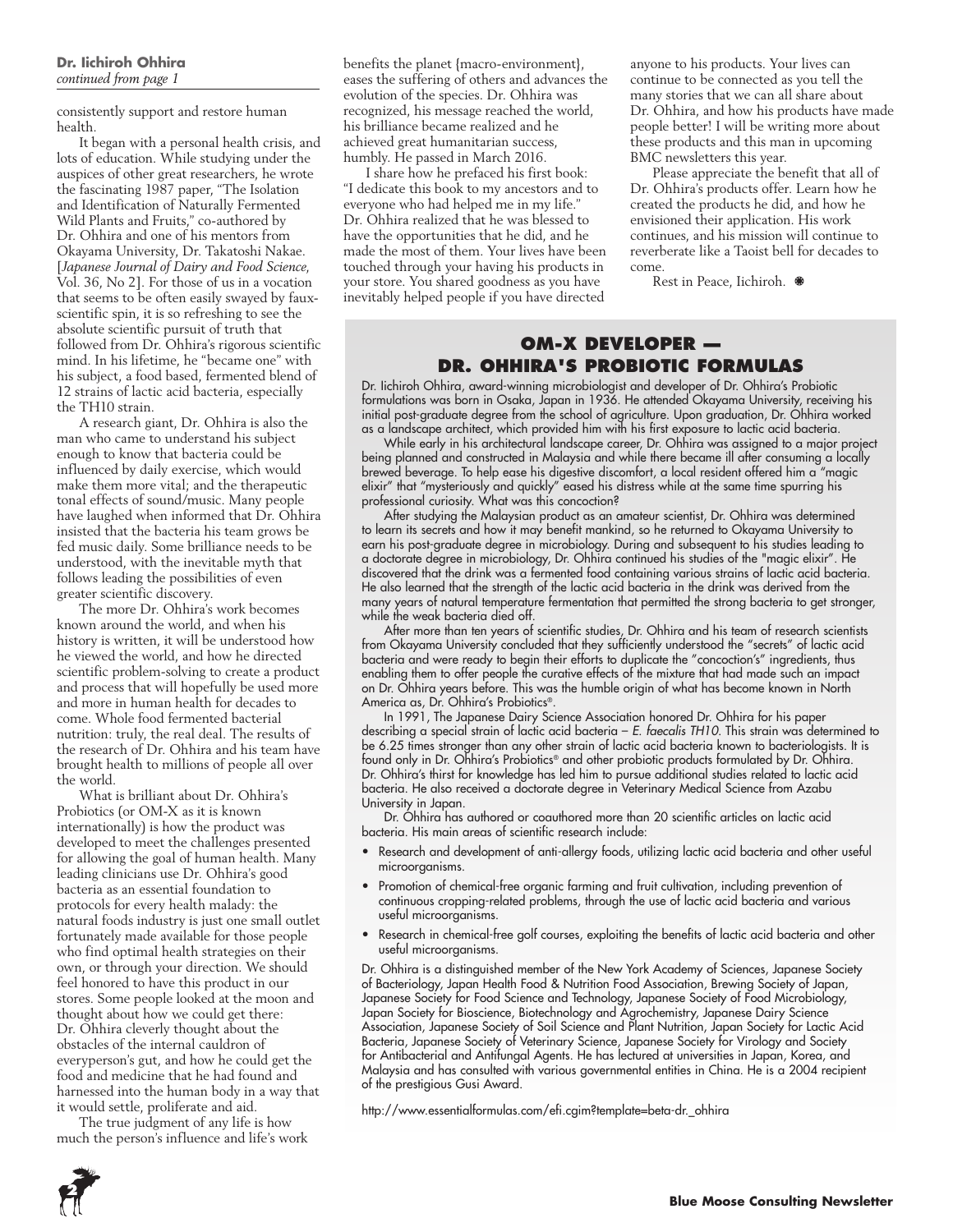

**Embrace the taste**

• Focus on the best delivery system for herbals • Deliver herbs in their most efficacious therapeutic forms • Honor the inherent properties of plants + offer them in their most natural state **Herb Pharm Promotion** buy-in dates from through - May 31

**3 Ways to Participate: A. Mix & Match any of the items on Promo**  + receive a **15% OFF** discount. no minimums **B. Buy a Minimum of 3 units of all items on the Promo** + receive a **20% OFF** discount for all 7 items **C. Buy a Minimum of 6 units of all items on the Promo** + receive a **25% OFF** discount for all 7 items

**Peaceful Days & Nights: Kava & Valerian** • Anxiety Soother™ liquid extract • Anxiety Soother™ veg caps • Kava veg caps

• Kava liquid extracts #1 Seller in America • Relaxing Sleep™ liquid extract • Valerian liquid extract • Valerian Glycerite liquid extract

*FORMULAS:*

• Anxiety Soother™ - Support for Occasional & Mild Anxiety\*\* Kava rhizome + root, Passionflower flowering herb^, Bacopa herb^, Albizia bark, Lavender flower^, Lavender steam-distilled essential oil<br>• **Relaxing Sleep™**- Valerian rhizome with rootlet^, Passionflower flowering tip^, Hops strobili^, Chamomile flower^, Catnip leaf & flowering tip^

^ USDA-Certified Organic \*\*these statements have not been reviewed by the FDA, and are not intended to diagnose or treat any illness or disease.

#### **SUPER BOGO deal: on these two best-selling herbs**

Ask your BMC Rep on how stores are succeeding • Milk Thistle veggie caps BOGO packs code: KMILKBO whsl: \$11.00 MSRP \$22.00: high actives w/o harsh chemicals! • Saw Palmetto veggie softgels BOGO packs code: KSAWBO whsl: \$10.50 MSRP \$21.00: high actives w/o harsh chemicals! Buy one at regular cost, get one FREE! While supplies last!!! [no other discounts apply] ~~~~~~~~~~~~~~~~~~~~~~~~

**Is Your Breath Certified Organic?** freshen up your register sales with the best-<br>selling Herb Pharm® breath refreshers<br>NEW NAME in June: new labels for Breath Refresher™ which was Breath Tonic

Not represented by BMC in NJ Not represented by BMC in NJ, SC **Peppermint Breath Refresher™ ~ 12-**ct case pack ½ oz. \$3.00/ MSRP \$5.99 **Spearmint Breath Refresher™ ~ 12-**ct case pack ½ oz. \$3.00/ MSRP \$5.99



HERBAL HEALTHCARE

*Shipping in May:\**  **Himalaya's new toothpastes • Curcumin Complete**® **MAY MONTHLY PROMOTIONS**

**Toothpaste offers**

**15% OFF 1 or 2 toothpaste flavors • 20% OFF 3 or more flavors** Speak with your Himalaya Rep about the status of pre-orders and what opening order deals are available

*TEETH & GUM HEALTH now have more allies: Botanique Complete Care toothpastes:*  5.29 oz. (150 gm.)

• Whitening Complete Care Toothpaste Simply Mint with fruit enzymes that whiten teeth • Whitening Complete Care Toothpaste Simply Peppermint • Complete Care Toothpaste Simply Mint, Simply Peppermint, Simply Cinnamon,

Simply Spearmint ^ Fluoride Free ^ SLS Free ^ Carrageenan Free ^ Gluten Free

#### **NEW PRODUCT: THE BEST CHOICE for Joint Health is now Himalaya Herbal HealthCare's Curcumin Complete**®**:**

Inflammation is only part of the story. A complete solution should address inflammation, pain, degradation and mobility. Curcumin Complete is a two part solution which manages pain + addresses joint tissue degradation. Himalaya's Curcumin Complete®,

The Joint Solution: the wisdom of Ayurveda and 6 clinical studies ADDRESS FLEXIBILITY AND MOBILTY with a BALANCED INFLAMMATORY RESPONSE Curcumin Complete® combines Turmeric with the herbs found in JointCare® Boswellia, Greater Galangal + Tribulus - the mechanics that work alongside Turmericpromote a balanced and healthy inflammatory response.

JointCare® + Turmeric = Curcumin Complete®

120 veg caps + 30 veg caps = 1 month supply one month supply in the Curcumin Complete® box 1 kit: \$19.95/ MSRP \$39.95 50% margin/best monthly price!

*Your best recommendation is now Curcumin Complete*®

• 16 Himalaya products are sold every second around the world (2015) • 1200 clinical trials on Himalaya products + 130 studies on US-specific products alone

• 89% of the line now non-GMO Project certified<br>• YOU MUST: see the new **LiverCare® Gravity Feed Display,** on your shelf!

Not represented by BMC in NJ, SC



**REMINDER:**<br>Bluebonnet's 'Change Your World Promo' continues through May 6. check your Early Moose or speak to your Bluebonnet Rep to make sure that you get these items stocked up at **20% OFF** 

Promo includes the whole–foods based Super Earth® brand Multiples, the Rainforest Animalz® line, The Bluebonnet health-food-store favorite Probiotics, the new & exciting Super Earth® Organic Veggie Proteins; Organic Greens, and Wheatgrass powders; and the Super Fruits: Cherry, Cranberry, Pomegranate, Grape Seed Extract (3 sizes), Cantaloupe Extract S.O.D. and Garcinia. Every store should carry Bluebonnet's Kosher non-GMO Lecithin Granules and Kosher non-GMO Brewer's Yeast powder as they are sold only to health food stores!!

**NEW ITEMS (new item discounts apply!)** *the new Targeted Choice® whole food-based, structure-function line grows…* **• Targeted Choice® Wellness Support Vegetable Caplets** whole food-based immune-defense formula •# 2000/2002 30/60 caplets **• Targeted Choice® Sleep Support Vegetable Capsules** whole food-based sleep formula • #2004/2006 30/60 veggie capsules

**• 5-HTP 100 mg** • #051/053 60/120 veg caps **• EarthSweet® Chewables Melatonin Tablets** Natural Raspberry Flavor

#990/991 1 mg Potency 60/120 • #993/994 3 mg Potency 60/120 #996/997 5 mg Potency 60/120 *ALL New Products above are: Non-GMO, Vegan, Kosher Certified*

**• Advanced Probiotics Chewable Acidophilus (New Sizes)** (Natural Raspberry Flavor) 60 ct. #906/913 60/120 ct. Chewables **PRODUCT NOTES:**

Bluebonnet Evening Primrose Oil 1300 mg•# 920/921/929 30/60/09 softgels in glass bottle, sold only in health food stores. non-GMO, new label design with soy-free moniker

**Bluebonnet Nutrition® recent Awards** *Whole Foods Magazine* Natural Choice Awards as voted by Natural Food retailers: Bluebonnet Extreme Edge®: runner up in the Sports Nutrition category and also runner up in the Weight Management category with the new Super Fruit Garcinia Cambogia product! AND, best of all—and thanks for the recognition with your votes - : Bluebonnet Nutrition® was also voted **BEST FULL LINE** by our retailers! **Bluebonnet: The Most Certified Supplement Brand**



**SPRINGTIME floor displays: pick one, or two** Now Available: 3 new displays, and endcap opportunities **• Generic Nordic Naturals® floor display:** you can build to your needs **25% OFF\***  $\sim$  a beautiful and versatile display, awaiting your creativity<br> $\sim$  only (1) Sku per shelf: **fits 40-75 units** ~ 80 Nordic products to choose from: ask your Nordic Rep for details • American Pregnancy Association Display (APA) ~ 25% OFF\*<br>
\* 16 units Baby's Vitamin D3<sup>TM</sup> Liq. #2732 \* 12 units of Baby's DHA<sup>TM</sup> Liq. (2 oz.) #53787<br>
\* 16 units Baby's Vitamin D3<sup>TM</sup> Liq. #2732 \* 12 units of Baby's DHA

\* 6 units of Postnatal Omega-3 60 ct #1758

~ only one (1) Sku per shelf: fits 30-80 units ~ border: Pure Omega-3s for Mom & Baby *Nordic Naturals is the Official Omega-3 of the American Pregnancy Association*

**• Permanent Display Fixture** ~ preorder now: available June 2016 ~ comes pre-loaded with 61 items @ **30% OFF:** ask your Nordic Rep for details ~ display must be utilized for a minimum of 6 months, but its value will make it permanent!

*REMEMBER: You can always maximize profits + drive sales with good business*

**Are You Getting Enough Omega-3's** endcap ~ 5–15 full cases of Nordic Naturals® product(s) @ **25% OFF**

- ~ maximum of one Endcap order per shop-to location per month
- ~ retailer must display off-shelf, with sign to receive discount ~~~~~~~~~~~~~~~~~~~~~~~~~~~~~~~~~~

#### **NEW ITEMS**

• Omega Curcumin #01875 60 ct. softgels ~ concentrated Omega-3s + potent antioxidants<br>
\* Nordic Naturals natural trighlyceride fish oil 490 EPA, 350 DHA (per two caps)<br>
\* Longvida <sup>®</sup> optimized Curcumin extract 400 mg \* R

- 
- 
- ~ Vitamin D3 cholecalciferol 400 IU per gummy (D3 lanolin)
- **Vitamin C Gummies 120 count** #30161 ~ larger size of best-seller 250 mg vitamin C per serving ~ Pectin-based + gelatin-free. 100% Vegetarian
- 

#### *Every store acknowledges that Nordic Naturals®*

Not represented by BMC in NJ, SC & parts of PA & NC **brings them constant profit: that is why stores continue to invest in the Nordic brand.**<br>\* RPP members receive additional discount. \* These statements have not been evaluated by the Food and Drug Administration.This product is not intended to diagnose, treat, cure, or prevent any disease.

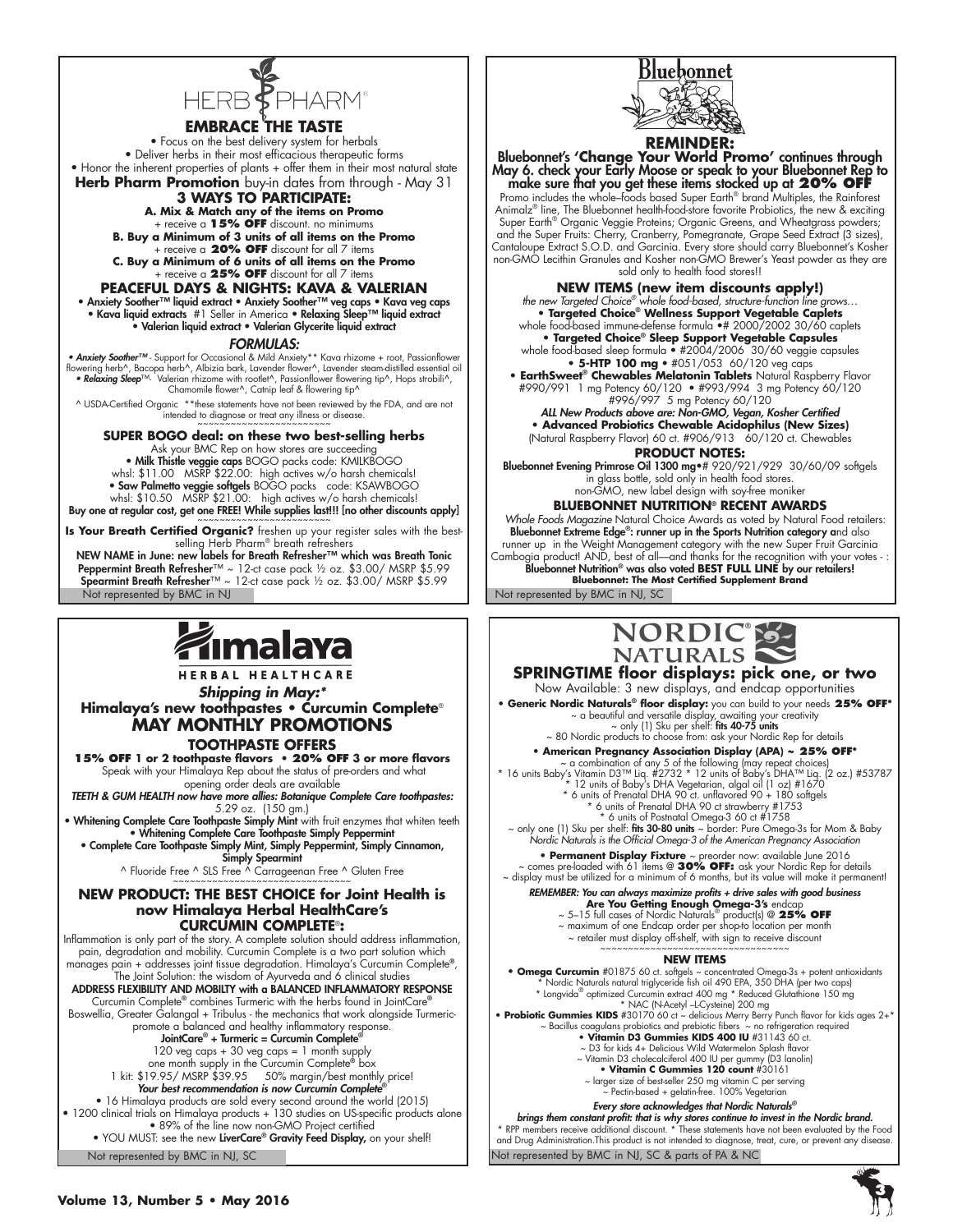

### **SIMPLE ORGANIC HEALTH PRESCRIPTION JUVO has high ORAC value**

• JUVO Original = 2400 ORAC/40gms from 12 Berries, 3 Mushrooms, Kale, Broccoli • JUVO Slim = 4200 ORAC/40gms from 12 Berries,

Red-colored vegetables (beet, Red cabbage, carrot) • JUVO Raw Superfood = 3646 ORAC/40gms (or 560/6 gms) from 6 mushrooms, 12 Berries, 6 Sprouts, 4 Grasses

• JUVO Organic Raw Protein = 3100 ORAC/40gms from 4 whole Grains, 16 Fruits, 3 Vegetables/Seeds: 3 Sprouts, 4 Grasses

^ http://gojuvo.com/whatis/?tab=1

#### **What is ORAC Value?**

ORAC, or Oxygen Radical Absorbance Capacity, is a new standard of measurement jointly developed by the National Institutes on Aging + the USDA Human Nutrition Research Center on Aging.

 $\sim$  eating 8 $\sim$ 10 servings of brightly-colored fruits + vegetables or dark greens is currently recommended. *JUVO assists this Health Goal economically!*

~ average American dietary intake of Antioxidants: 1,670 ORAC units/day ~ USDA Food Guide recommends eating about

9 servings of fruits + vegetables per day: equivalent to about 2,500~3,500 ORAC unit/day. Are you eating and recommending 9 servings a day?

**SERVINGS PER CONTAINER:**<br>
10 JOYO Raw Meal [+ JUVO Slim]:<br>
40 grams = 2 scops = 15 day supply<br>
10 JUVO Raw Protein: "Lean Green Protein"<br>
40 grams = 23 grams = 6 proteins. (12 days)<br>
10 Raw Superfoods: 6 grams = 1 scop =



**Health Education & Health Products & Aloe Vera** 

**Aloe Life™ is more than the world's BEST Aloe vera**

> **MAY Promos^** 4 items, mix & match **15% OFF 12 minimum 20% OFF 24 minimum**

**Whole Leaf Juice Concentrates Aloe Life # 1 Herbal Superfood**

- Aloe Gold 16 oz
- Aloe Gold 32 oz
- Cherry Berry 16 oz.
- Cherry Berry 32 oz.
- Orange Papaya 16 oz.
- Orange Papaya 32 oz.

• Leg & Vein Gel Spray 2oz displays with 12 ea. *60 days to more beautiful legs!*

### **Support 2016 Health NOW**

Add aloe vera's healing agents to your life everyday: internally & externally

*Leg Gel Vein Support Formula:* effective formula for all ages + skin types to diminish the appearance of unsightly varicose veins, red spider veins, + capillary breaks. Formula includes Horse Chestnut, Arnica, Gotu Kola + Vits C, E, & K. Leg Gel can be used from head to toe to improve skin texture, revitalizing legs, face + feet to sooth itching, swelling + discomfort. Leaves tired legs feeling toned, smooth & relaxed.

Aloe Vera is FOUNDATIONAL TO HEALTH



• Hand & Body Lotion • Shower Gel • Massage & Body • Bath Salts 20 oz. ~ Pure Therapeutic Grade Essential Oil Blends: Oils of

Bulgarian Lavender, Lavendin, Orange, Geranium, Cedarwood, Marjoram, + Frankincense **Exceeds EU Cosmetic Directive Guidelines.** 

**Buy 3 ea. per SKU = 10% OFF Buy 6 ea. per SKU = 15% OFF**

**Buy 12 ea. per SKU = 20% OFF**<br>\* must mention "BMC Special Discount" to get discounts with every order placed

~~~~~~~~~ **Aromaland Candle Promo: 10% OFF** in units of 4 ea. per scent sale items

through May 15th. Made in Santa Fe, New Mexico • LAVENDER • PETITGRAIN + LILY •WHITE PEACH (each candle + scent sold in 4 ea.) Scents available in 3 Porcelain candle styles:

• SAND PORCELAIN • TIMELESS PORCELAIN • AMPHORA PORCELAIN

**Essential Oil Promo—**3 seasonal scents **10% OFF** in units of 3 each, Therapeutic-grade Essential Oil Blends: for Springtime Breathing + for Summer 1st Aid<br>• BREATHE WELL BLEND • PRAN

• Bug Bite ~ essential oils blended w/ Jojoba Oil for direct skin application.

**Bass Shower Brush®** an easy sell next to your shampoos + conditioners *Perfect for the sunny months of 2016!!* - wet/dry detangler brush - 100% water friendly - pool, beach, bath & shower - non-slip rubber grip handle - conforms to scalp for Better Styling - shampoo, conditioner + color brush: heat resistant nylon for blowdrys - shipped in assorted colors - recycled paper packaging Item #706 Bass Shower Brush**®** Nine Row Styler: Rubber Grip Handle, Nylon bristle Assorted Colors 736473102827  $$4.00$   $$7.95$ **SUMMER BEST-SELLER** time to sell brushes at the cash register: **Mirror brush for purse + the beach + the backpack** item #703 Nylon Bristle Fold-up Brush w/ Mirror, display holds 12 brushes:7-row design http://www.thehairdoccompany.com/ products/nylon-bristle-collection/

*The Hair Doc Company: makers of The Green Brush® by Bass Brushes®*



So incredibly useful

**• Dr Ohhira's Probiotics**® **• RegActive ME-3**™

glutathione-producing *Lactobacillus fermentum*

**• Dr Ohhira's Propolis PLUS**® **• Dr Ohhira's Probiotics**® **Kampuku soap** ~~~~~~~~~~~

#### **Sad News of Passing**

On March 1, Iichiroh Ohhira, PhD, developer of world-renowned Dr. Ohhira's Probiotic Formulations (known as OM-X in Japan), passed away after a brief illness. He was 80 years old. Dr. Ohhira once stated, "Each capsule is filled with our passion and hope for bringing health and long life to all seven billion people on the earth. We make our product with not only proven scientific protocol but tender care through the power of fermentation, inspired through nature's blessings and the mighty lactic acid bacteria."

*Dr. Ohhira's Probiotics®*



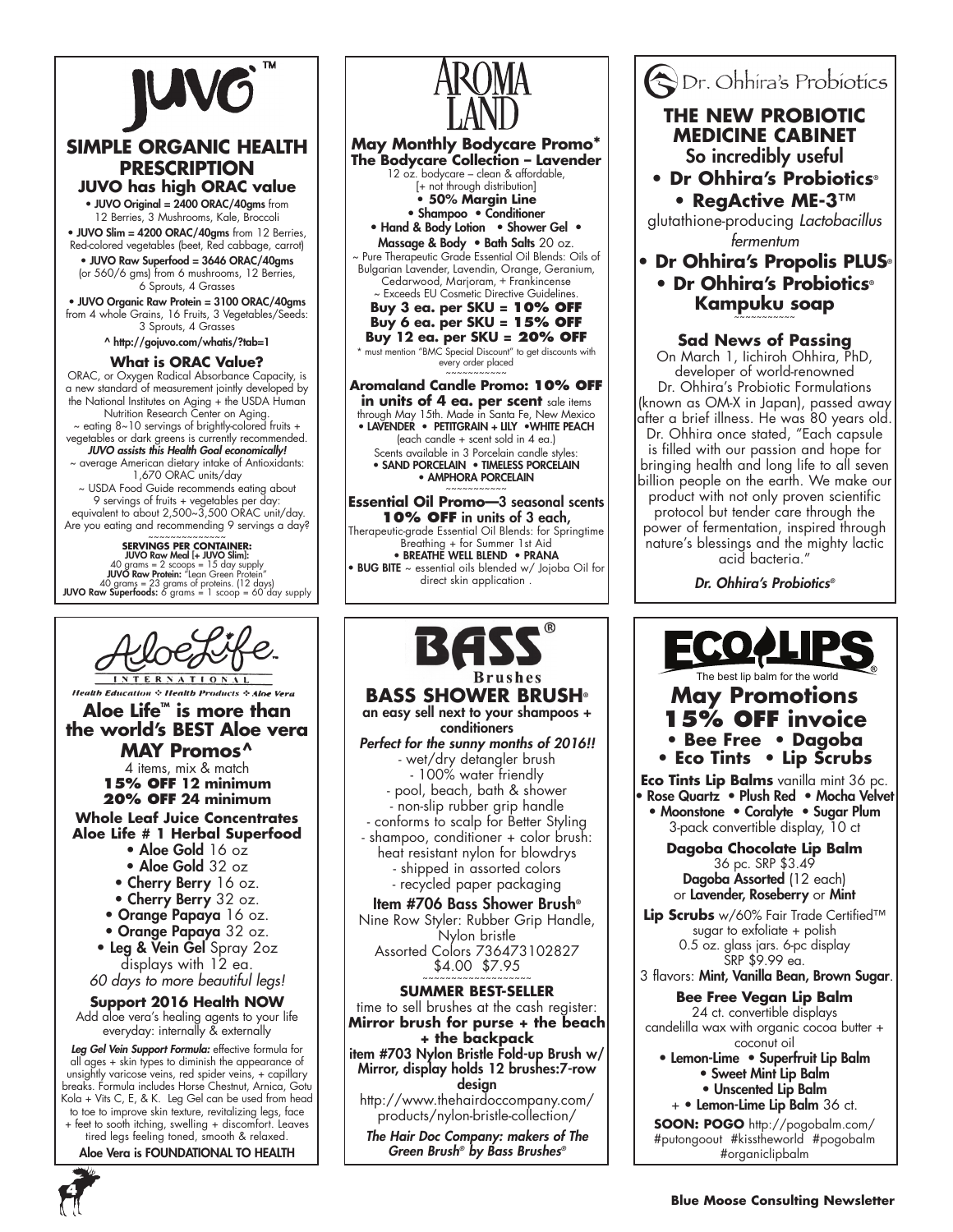# bodyceuticals

### organic bodycare **MOTHER'S APPRECIATION MONTH SALE**

**•10% when ordering BOTH new**  Calendula Lip Balm 12-paks

\* Organic Banana & Calendula Lip Balm15 stick \* Organic Coconut & Calendula Lip Balm 15 stick

#### **•15% when ordering BOTH Calendula Balm Salves 5 packs**

Calendula & Honey Salve: 1st Aid Honey Skin Relief Balm

\* Organic Bioactive Calendula Salve for Face & Body

*Calendula's resinous petals are naturally high in Vitamin C & other phytochemicals: The Carotenoids which make up its color include carotene, lycopene, lutein.* **Calendula Facial Care**

#### **•20% when ordering all three Anti-Aging Face Crème 5 packs**

Travel/-carry-on friendly 2 oz size \* Anti-Aging Calendula + Antioxidant Berries Face Crème

normal to combination skin

\* Bioactive Calendula + DMAE Face Crème normal, dry, sensitive skin

\* Anti-aging Vitamin C + Fruit Stem Cells + Calendula Face Crème

*Restore & balance skin with potent bioactive resins from organic, farm-grown flowers, freshly made, artisan-crafted + placed in recyclable packaging for you to use.*

Must use "MayDeal" when ordering to receive promo pricing

# **Immune HEALTH BASICS**

#### CLINICALLY PROVEN IMMUNE SUPPORT **Study Finds Taking Wellmune**® **Helps Keep Children Significantly Healthier**

A study presented at the American Society for Parenteral and Enteral Nutrition (ASPEN) Clinical Nutrition Week 2016, conducted by H&J CRO International Inc., showed that Wellmune®, the immune strengthening beta glucan helps to keep children significantly healthier by decreasing episodes of common childhood illnesses and symptoms of illness such as upper respiratory tract infection symptoms (URTI), The study was voted Best International Abstract. Published January 2016. YOUR CELEBRATION should include keeping the kids in your community healthy!!

#### **SUMMER KIDS HEALTH PROMOTION**

develop healthy habits over the summer: May, June, July^

**Children's Chewable 25 mg/ 60 ct** wholesale \$9.57/ MSRP \$15.95

**Buy 4 ea. = 10% Buy 12 ea. = 15% Buy 24 ea. = 20%** 

#### **May Line-drive Promotion^**

order totals after discount: (not to be combined with other discounts)

#### **10% OFF orders totaling \$200 15% OFF orders totaling \$300 20% OFF orders totaling \$450**

^must ask for discount when placing orders: mention "BMC Promotions' www.wellmune.com • facebook.com/Wellmune twitter.com/wellmune • youtube.com/wellmune #bewellstaywell



• Nail Polish Extra Shine Top Coat all 0.32 fl. oz. • Organic Nail Polish Remover 3.38 fl. oz. • Nail File • Nail Stick

7-FREE: means NO Camphor, DBP, Formaldehyde, Parabens, Toluene, NO ingredients of animal origin + NO animal testing

Surya Brasil Tinted Lip Balms 100% Natural, Vegan & Kosher Tinted Lip Balms are an organic + cruelty-free lip treatment for smooth, soft, hydrated lips These six (6) colors are the perfect middle ground between lip care

### **MushroomScience THE BEST SELLER Back in Stock Coriolus Super Strength** *back in 1st week of May* **Coriolus PSP**

*expected in the 2nd week of May* The polypore mushroom Coriolus contains two specific polysaccharides, PSK and PSP, that are very

researched for immune health. "There appears to be quite a bit of confusion over what the proper raw material is when making the

Coriolus extracts PSP or PSK, the mycelium or the fruit body.(PSK a.k.a. Coriolus Super Strength, Krestin or Polysaccharide K)…it is far easier to grow mycelium in liquid, in a stainless steel tank. This process only takes a few days, after which the mycelium is dried and extracted. The entire process, from creating the raw material to the final extraction, can be completed in a week. The other option is to grow the mushrooms on wood, which takes a few months, and then to dry and store the mushrooms, which takes space, time

and energy. And then to make the extract from the mushrooms. This process is far more complicated and time consuming, and for a corporation where profit is the only motive, not the best option.

…the drawback to artificially cultivating mycelium in liquid is that this nutrient base can never duplicate the complexity of the nutrient base found in nature, wood, the trees the mushrooms live and grow on in the wild.… with Coriolus and the other mushrooms that grow on wood in nature, we do have an option, and mushrooms produced through natural cultivation on wood produce a far superior raw material for medicinal mushroom extracts.'

**Mushroom Science® is the only US medicinal mushroom manufacturer with "PSK" on the label.**



Nurturing Naturally Since 1987

### *May Promotions* **20% OFF select OTC formulas**

Liquid or Pellet complexes listed below^ (Qty 4+ per SKU)\* Shelf tags announcing the sale included with your order

**• Bug Bites~Itch Stopper** (N038) **• Jet Lag** (N221)

**• Kids Hypercalm~Mental Focus** (F059)

**• Pets Nervousness ~ Fear** (P016)

#### **Product NOTES:** • Learn + get free product

\* Go to http://learning.newtonlabs.net; \* scroll down to the Learn Stuff-Earn Stuff; \* Store staff member participants will receive a FREE Newton Complex product. 4 videos/quizzes

#### **May Promo Items:**

*Bug Bites ~ Itch Stopper* for symptoms associated with bites + stings such as pain, burning, itching + swelling. Jet Lag for symptoms associated with travel such as fatigue, insomnia, headaches + digestive discomfort.

*Kids Hypercalm ~ Mental Focus* for symptoms associated with hyperactivity such as impulsiveness, lack of focus, irritability & emotional or disruptive behavior.

Pets Nervousness ~ Fear for associated symptoms such as aggression, hypersensitivity, tremors, nervous habits + loss of appetite.

**Made in America ~ Family-Owned** NEWTON does not authorize the sale of NEWTON Homeopathics on Amazon or any other re-seller site. See Customer Care page for more details.

Not represented by BMC in SC



*Oxylent***®** *is the perfect warm weather choice: create healthy habits now*

**May 2016 Oxylent® Promotions Mommy/Baby month 15% OFF 30-pak boxes**

\$200 minimum:

• Children's Oxylent, Bubbly Berry Punch 4.5 oz. • Prenatal Oxylent, Sparkling Cranberry-Raspberry 4.5 oz. • Variety Pak Oxylent  $\left($  contains  $3 \right)$  flavors) 6.6 oz.

**In time for Summer;** Oxylent<sup>®</sup> receives the Delicious Living 2016 Best of Sport Nutrition Supplement Award for the exciting new Sport Oxylent® drink

> **NEW FLAVOR**  Sparking Berries Oxylent® 30-serving Canister 5-in-1 Formulas now available in all 3 Sparkling Flavors: Sparkling Mandarin +

Sparkling Blackberry-Pomegranate \* discount is normally applies to orders of \$400 or more Free shipping is at \$200. See Retailer Order Form for additional details

*DRINKOXYLENTBREATHELIFE™*

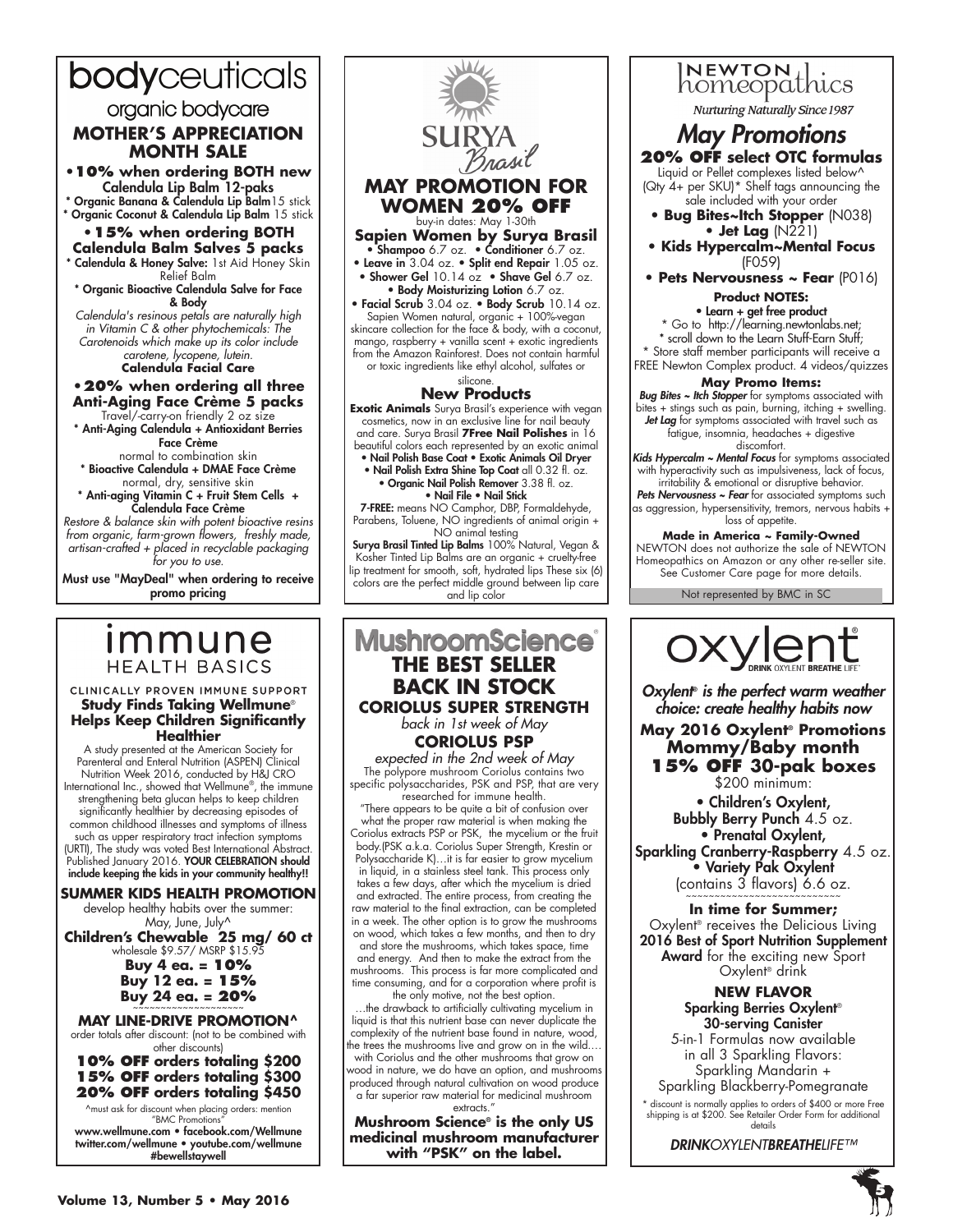#### **And Then There Was Galangal** *continued from page 1*

continue to bring ginger, until it was delivered to Brazil and the Caribbean where it took root and became "western"? Was it always the best herbs that survived?

However these roots travelled (wrapped in special cloth or sprayed occasionally to make them retain value?), they were prized possessions when they reached European markets: they were exotic and vital and magical and health promoting!!

And the herb galangal root was a star among these early root foods. Ever heard of it? Foodies may now be experimenting with galangal and looking for it in Asian or India spice stores, as it is the principal spice in many popular Thai food dishes. It is said that ginger can be used as a substitute for galangal, but that no good cook would ever trade them, as there is no comparison. Actually, ginger is a flat hot spice flavor when compared to the beautiful, unique complex flavor of galangal. This root is prized in Thai restaurants when fresh, and treasured by herbalists when older and harder when it has a stronger distinct aroma. It is said to combine spicy with sour and bitter, with that gingery kick: peppery, sharp and maybe even piney or camphorus with a noticeable citrus scent. Yum!

Greater galangal is one of the principle herbs in the **Himalaya Herbal HealthCare's** *JointCare*® formula that is

**BLUE PLANET** 

# **Blue Planet Eyewear~ CHOOSE HOW you want to gain a new customer**

EYEWEAR

### *Blue Planet 2016 offers Quality, with a Social Cause Mission*

- Bamboo Sun
- Bamboo Sun Polarized sunglasses
- Eco-Process Polarized sunglasses
	- Bamboo Readers
	- Reader box sets

2016 styles available in new catalogue: sit with your BMC Rep now + *envision*

**Think of your store as the source for** 

# **Festival Gear!**

*www.BluePlanetEyewear.com*

**6**



currently catching fire in the market as a tandem with Himalaya's exceptional turmeric in a package called *Curcumin Complete*®. This product received massive praise as being the new trend; a significant improvement in the saturated turmeric market: an anticipated product. That is because Himalaya JointCare® does something important that lone turmeric products cannot do: if turmeric is good (and it is), it is only ½ the equation: and JointCare® is economical and effective in addressing flexibility and mobility with a balanced inflammatory response. Game changer.

Curcumin Complete® is The Joint Solution, joining the wisdom of Ayurveda and 6 clinical studies. Turmeric: Himalaya has been studying turmeric for over 60 years and has been using it in formulas for over 40. Himalaya grows their own exceptional turmeric, so you don't have to worry about fears of adulteration in today's overheated world turmeric market. Complete vertical integration of turmeric harvest, manufacture, testing and extraction. Additionally, the best internal study of active markers—that no other turmeric, batch to batch, can matchmaintaining an optimal consistency that only a Himalaya turmeric product can offer.

Himalaya's wisdom doesn't get infatuated with the newest hot herb, though. Anyone who knows and understands Himalaya Herbal HealthCare® knows it is all about the formula; and that their "Care" line is unparalleled in formula veracity and with primary research proofs. Turmeric currently dominates the Joint and Inflammation sections nationally, but the most powerful tool around is JointCare®. With Himalaya's Curcumin Complete® you get the effectiveness of turmeric and JointCare® at a fair market price that will make the standalone turmerics blush with their garish bloated prices (Spice wars).

So, hopefully, you will want to learn about JointCare® for the health of your community. Joint and Inflammation issues extend beyond the athlete, and debilities of aging bodies: not only do we all experience overexertion, but all wear and tear leads to an inevitability: degradation. Enter JointCare®. And since all inflammation is an immune-response concern, it is wiser to use a formula that works wholistically to support many body systems—thank you Ayurveda for that knowledge about treatment—than to be so naive to think one herb will "do it all".

JointCare® was formulated over time, using the same Phase 1- IV testing methods that all modern pharmacognosy uses. Primary research.

The retailer will see the sales from returning customers; but as an educator, that person must also begin to learn the herbs in the formula. While it is the composite of the formula that makes it so effective, sometimes people stumble or get scared about the new herbs. The learning process. Enter galangal.

I doubt any of us could pick galangal out of a root lineup. Sure, we might be able to recognize turmeric and ginger: we have been seeing pictures of them for years now and almost all of us have probably bought and cut a ginger root for tea or stirfry or gingerbread fun at one time. Yet, if we had a myth about the introduction of Asian herbs to the western world, the boats would not be the Nina, the Pinta and the Santa Maria but rather the ginger, the turmeric and the galangal!!!

The history of galangal has fascinated me for the past month: amazing, and I cannot get everything into this article. Know that the information is out there, readily available for any inquisitive herbalist or researcher. What I want to do is give you some stories, so when you point to galangal in the JointCare® formulas, you do not speak with trepidation but rather you know that this amazing herb is something that makes the health food store so unique: it is why we are in business.

Galangal may have been bigger than ginger or turmeric in the European marketplaces of old; or certainly more revered. Imagine a world where sweets were nectars of the gods; and honey, mead, wine and fruit were the best sweets there were. The big splashes in western cuisine, before first pineapple and then sugar cane, were spicy foods. They livened up cooking, flavored meats and made drinks and herbal medicines. The plants of India, China and Asia were as exotic as moon rocks are today (but truly more beneficial). It must have been awesome to be in a world where spicy foods were the cutting edge medicine to work with: and no one died from for-profit, man-made creations.

The journey of spice to market itself must have seemed spectacular. When a ship pulled into port or a camel was unloaded, the goods were often roots and resins and.... the human mind went to work looking for uses. Ginger, galangal and cinnamon were used to make things comparable to early fruit cobblers: Yum.

*continued on page 7*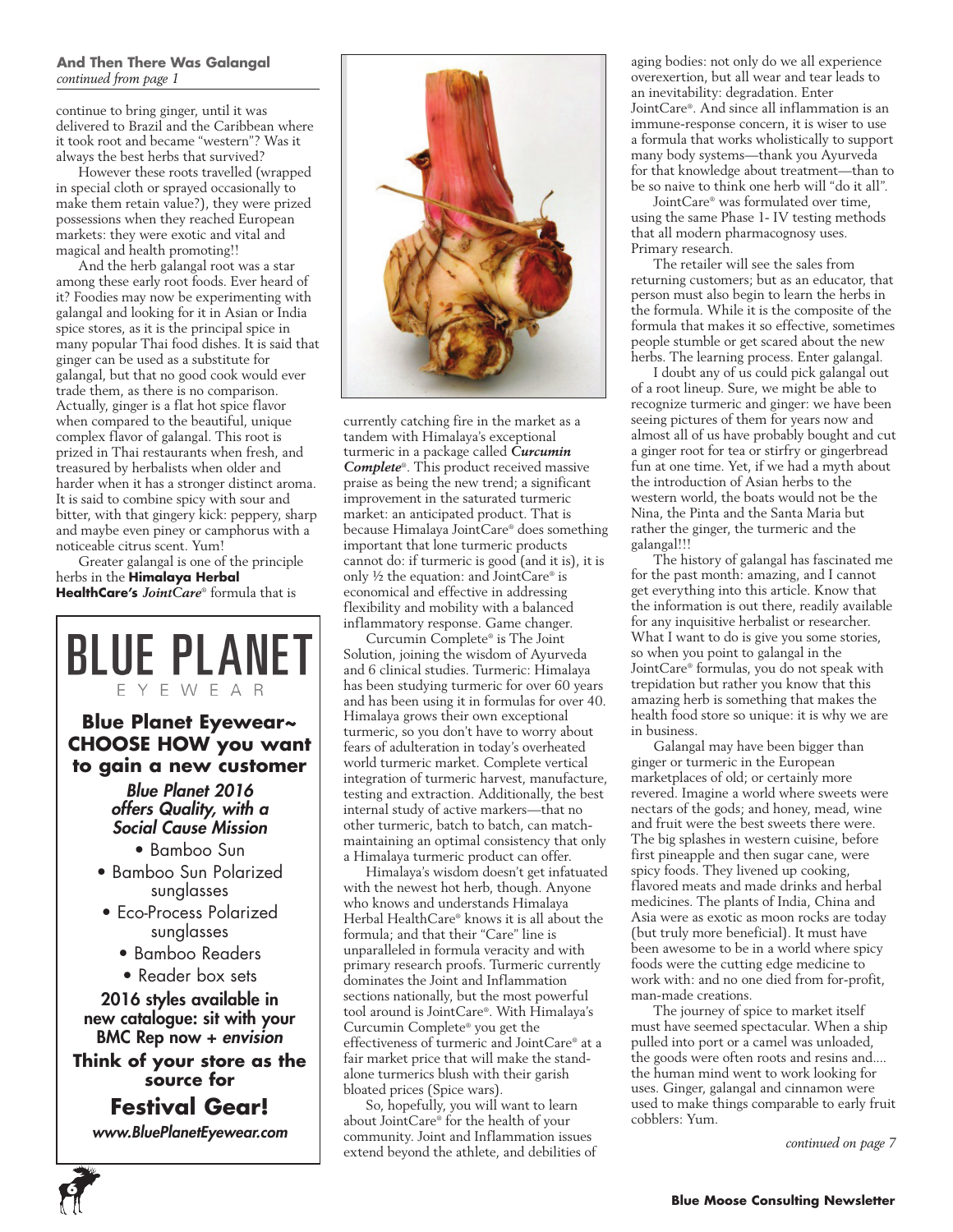#### **And Then There Was Galangal** *continued from page 6*

Galangal makes all the books of the day: it was an herb of note. There are two varieties of galangal, Greater Galangal which is in the JointCare® formula, and Lesser Galangal. Chaucer mentions galangal around 1390 in England as part of the Canterbury Tales, as a group of Pilgrims tell stories on the journey to win the prize of a meal at the Tabard Inn.

Well before that poetry captured a wellknown Asian herb, the brilliant German Benedictine abbess, Saint Hildegard of Bingen was promoting galangal as one of the most important herbs available—for practically anything—although this Christian mystic used it most for heart problems. A true Renaissance woman (1100-1179) hundreds of years before this 15th Century reawakening, she was a musician, healer, scientific writer and author. She catalogued the medicinal properties of the plants of her time in nine books called *Physica*. Galangal was a known medicinal superstar in the Rhine Valley over 850 years ago: she called it the "herb of life." {where did it go?}.

London botanist and herbalist John Gerard wrote probably the most circulated botany book in English in the early 1600s— *Generall Historie of Plantes*—and he speaks of galangal as an aphrodisiac. Since galangal is related to ginger, its greatest fame may have been for relieving dyspepsia.

Herbal pamphleteer and horticulturalist Maude Grieve catalogues the local use of galangal in her 1931 classic, *A Modern Herbal,* as being good for digestive complaints, and as a diaphoretic and to tone the tissues She references its use for cattle medicine, and the story that Arabs used to feed it to their horses as a stimulant.

European history records a long use of galangal. It made it overseas and was part of the *American Kings Dispensary* [1898, written by Harvey Wickes Felter, M.D., and John Uri Lloyd, Phr. M., Ph. D.], so it was common in early American drug stores, and was utilized by the Eclectic physicians. Galangal is used in homeopathy, and the essential oil is used in aromatherapy. While the West has been aware of galangal since the time of the spice routes, galangal has remained a quieter cousin of ginger here.

In Traditional Chinese Medicine (TCM), it has been used in formulas that move Qi. Gao Liang Jiang, galangal, is used for obstructions in the middle area, and for the spleen. Native to Thailand and Java, it is also harvested in the Fall in the Chinese provinces of Guangdong, Guangxi and Hainan provinces, and is the centerpiece today of several famous classic formulas.

So, we have toured the planet, following the world use of galangal: and now it is on your shelves. I feel that the Asian cultures— Ayurveda and TCM—made the best

### **In the news: Award-winning lines**

#### **Bluebonnet Nutrition, Nordic Naturals, Herb Pharm**

We have been sharing with you the many awards that many of our wonderful lines have been receiving: BMC represents the best with lines that understand the meaning of the health food movement. Good Health, found in your health food stores. These awards deserve special ACKNOWLEDGEMENT:

#### **Bluebonnet Nutrition®**

What can I say: 25 years of Excellence. Happy Birthday to the Bluebonnet Family! This award is special, because the Whole Foods magazine Natural Choice Awards are chosen by the retailers. This is what the stores are saying.

Bluebonnet Nutrition<sup>®</sup> is the 2016 Natural Choice Award for the Best Full Line. As noted with thanks from Bluebonnet: "The Bluebonnet brand has been sold exclusively in health food stores since our inception because we believe your stores are the best place for consumers to get the finest natural products available, as well as the most thorough information available in the industry. We appreciate the fact that you see the value in that loyalty. Our gratitude for your support runs deep, and that's why we humbly thank you for taking our brand under your wings and making Bluebonnet your "go-to" supplement line."

#### **Nordic Naturals®**

When asked about industry heroes, or Legends/Pioneers as they are defining in this instance, Joar Opheim—the CEO and Founder of Nordic Naturals®—fits the title. Not only did the entire Omega-3 category change and emerge to its prominence in some measure through the vision and efforts of Joar, when he decided to bring a better fish oil to the American marketplace, but Quality Omega-3s became the benchmark that everyone had to reach. If you know anything at all about Omega-3s and their production, you will know that Joar's vision and obsession with quality has continually set the bar higher: fresh and pure…. Nobody does it better, every day!

At Natural Products Expo West [NPEW] this year, Joar Opheim was recognized by our industry, and enrolled in the prestigious "Hall of Legends" for his role in defining and improving an entire nutritional category. "New Hope Network honors the industry's greatest contributors in its Hall of Legends ceremony. Legends are individuals at the center of stories about change—influencers who change the way we do what we do with enduring impact"^

Like Bluebonnet, Nordic Naturals® is family owned and operated. Both companies have the best MAP Agreements in the marketplace, respecting and protecting the health food store's place with the intent of keeping the stores vital long-term. Nordic will be a family business for decades to come: your partnership now will have long-term rewards, and is just good business!!

### **Herb Pharm®**

More companies are selling herbs than ever before: the interest for herb food medicine is universal. "Herb Pharm Quality" is now legendary, + the quality of the herb is the best way to achieve quality results. Herbal Ed Smith is considered a Dean of the American Herbal Renaissance, which started in the mid-1970s. As Herb Pharm® catapults up to another level of quality, passion and service, it is wonderful to see the pioneers of modern American Herbalism be recognized.

The American Botanical Council is an esteemed institution in its own right, and at this non-profit's 11th annual ABC Botanical Celebration & Awards Ceremony in Anaheim, California, Ed Smith received the 2nd ever "ABC Champion Award".

Herbal Ed's career spans more than four decades of learning + teaching about herbs & their benefits. He has given countless lectures, held herb classes, and traveled many miles. Ed has studied and sourced herbs in many regions of the world, including Western Europe, northern and eastern Africa, Asia, the Indian subcontinent, Central and South America, the Caribbean, and the South Pacific Islands as he grew Herb Pharm® with Sara Katz.

"I have always appreciated Ed's strong personal and professional commitment to herb ingredient quality, and I consider him to be one of the best herbal medicine makers in North America," said ABC Founder and Executive Director Mark Blumenthal. "Ed is a highly passionate advocate for the herbal agenda." Included here is a picture of global herb-connoisseur Ed Smith finding the best in a field of Organically-gown Bacopa.



<sup>\*</sup> http://cms.herbalgram.org/press/2016/Herbal\_Ed\_Smith\_Receives\_ABC\_Champion\_Award.html?t=1457290931&ts=146 2134533&signature=fe27476dcf28d794bb8eae12511c295f

*continued on page 8*